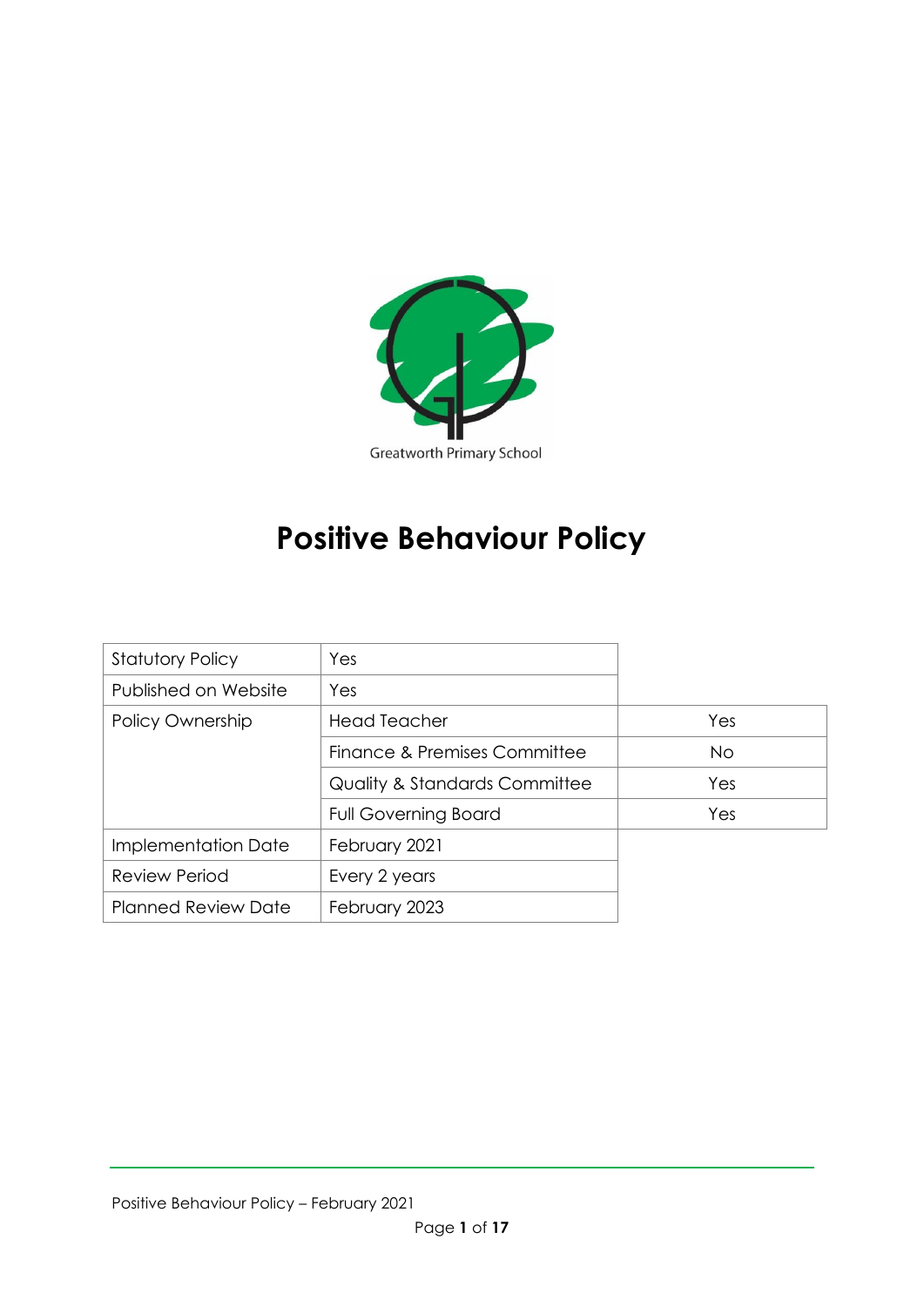

# **Introduction – School Ethos**

At Greatworth School **we hold an unconditional positive regard for children** and **high expectations** for the behaviour of everyone at our school. We strive to be a safe, happy, successful community where individuals are welcomed, accepted and equally valued. Positive behaviour allows for a focus on learning and success in all areas of the curriculum and school life. Children have the right to learn in a classroom free from disruptive behaviour and in an atmosphere in which their selfesteem can flourish.

All adults in school should be good role models to children and enable positive behaviour in our community. Staff at Greatworth share an understanding of the language, non-verbal communication and consistent procedures we use to manage learner's behaviour. Through teaching and learning, our intention is that children should ultimately assume responsibility for their own actions and be able to self-regulate their behaviours.

*If children live with criticism, they learn to condemn. If children live with hostility, they learn to fight. If children live with ridicule, they learn to be shy. If children live with shame, they learn to feel guilty. If children live with encouragement, they learn confidence. If children live with tolerance, they learn to be patient. If children live with praise, they learn to appreciate. If children live with acceptance, they learn to love. If children live with approval, they learn to like themselves. If children live with honesty, they learn truthfulness. If children live with security, they learn to have faith in themselves and others.*

*If children live with friendliness, they learn the world is a nice place in which to live.*

## **What are the aims of this Policy?**

- To make clear the ethos and expectations of behaviour that is expected at Greatworth.
- To ensure consistency of approach to managing behaviour in school.
- To provide guidance on the systems and processes to use when managing behaviour.

# **School Rules**

At Greatworth, we have the following simple and clear rules that apply to all members of the school community: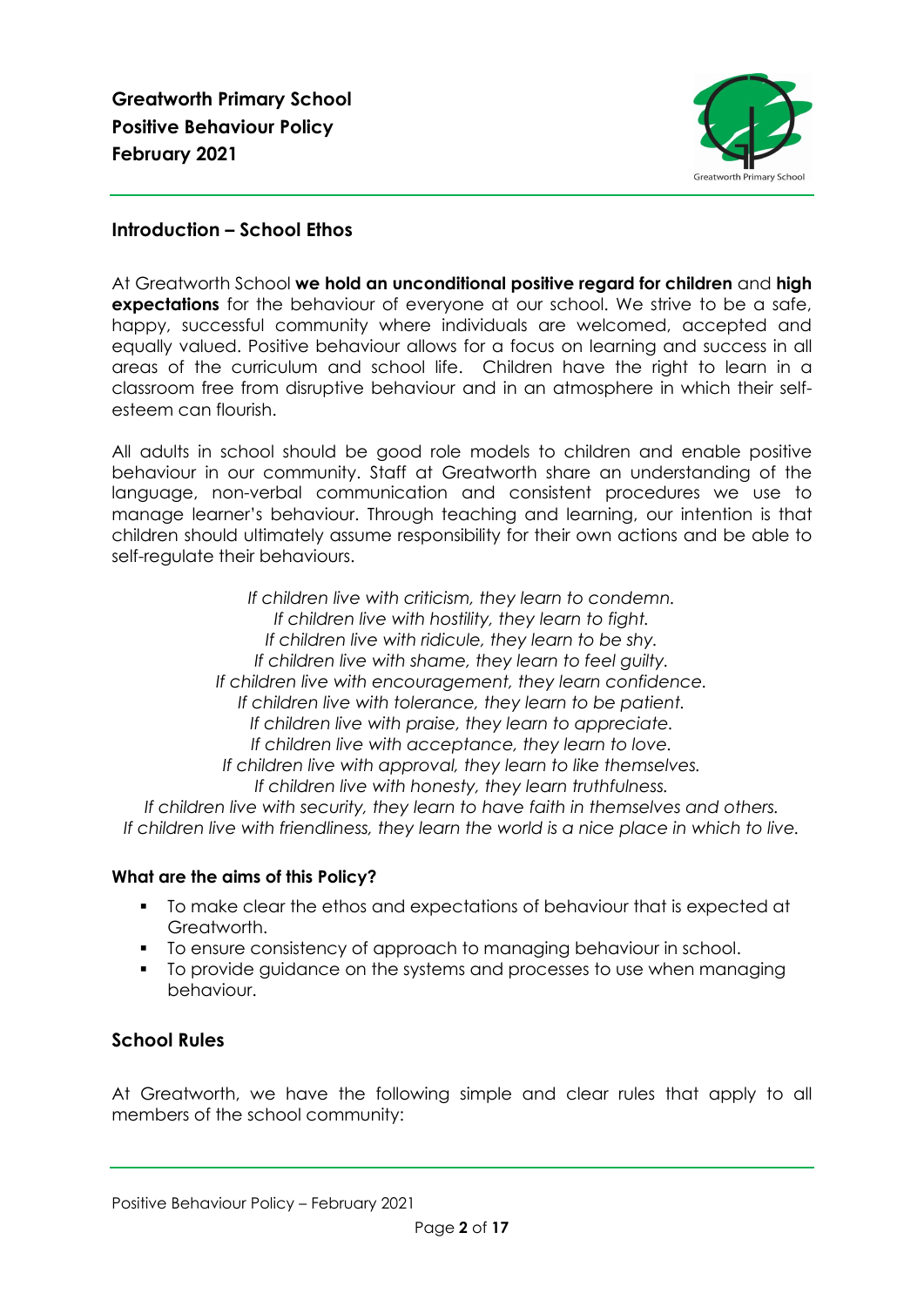

# *Be kind, be helpful, be respectful*

*This includes the expectations that children will:*

- *Have kind hands, feet and words*
- *Be honest*
- *Stay safe*
- *Work hard and learn from our mistakes*
- *Take care of our school, our belongings and other people's.*

This Year we have introduced the 6Ps:

- Be Prepared
- Be Prompt
- Be Productive
- Be Patient
- Be Polite
- Be Positive

## **Expectations of the school community:**

#### **Headteacher and SLT**

- To take overall responsibility for the behaviour of children and staff.
- To lead by example when dealing with behaviour.
- To provide training and support for staff.
- To intervene with Behaviour Management at Level 2 and 3 .

#### **Staff and Governors**

- To lead by example when dealing with behaviour.
- To build positive relationships with children and adults amongst the school based on mutual respect.
- To have high expectations of children and be consistent in applying rewards and sanctions.
- To meet the educational, social and behavioural needs of all pupils through appropriate curriculum and individual support.
- To be proactive in communication regularly between home and school.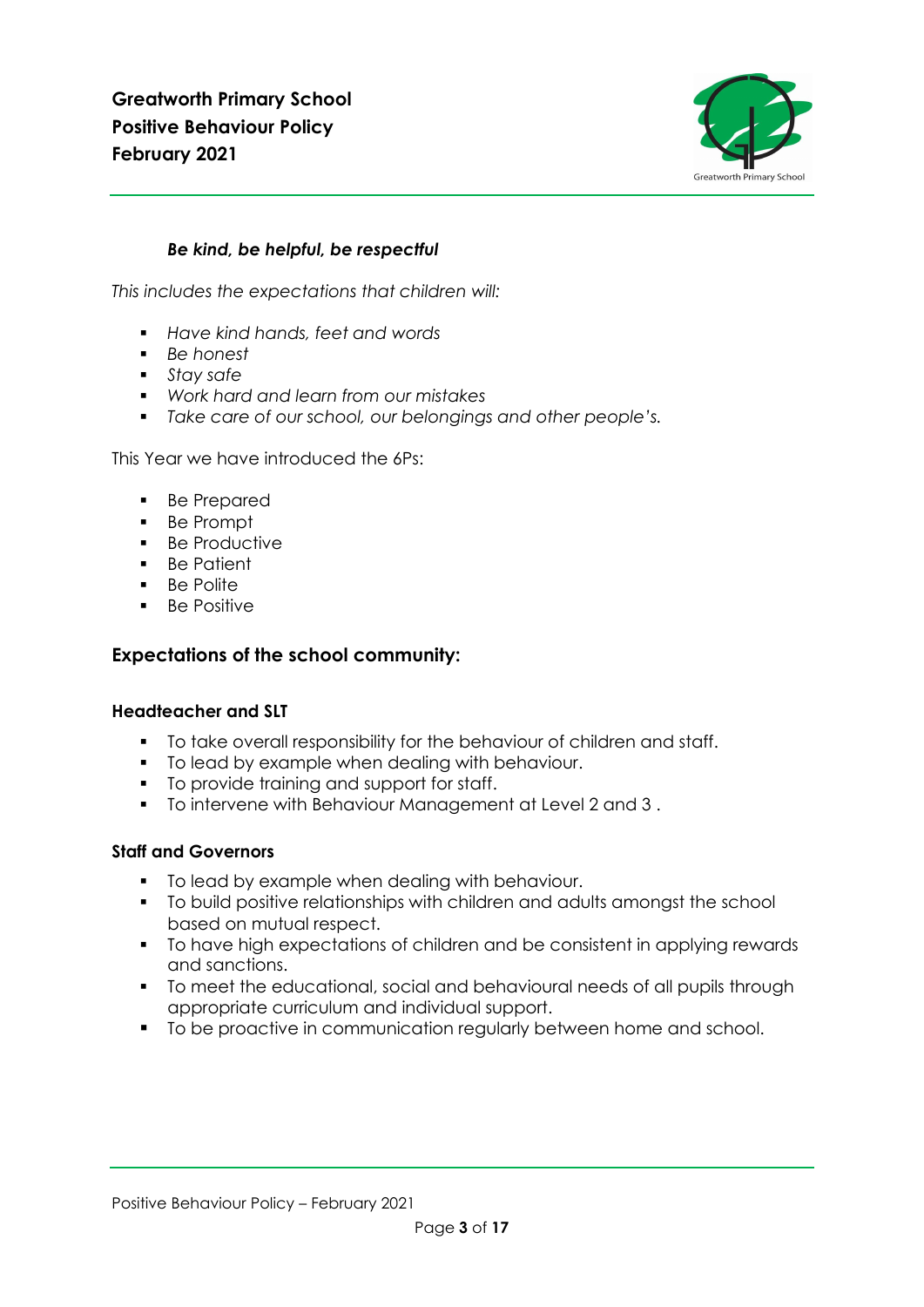

# **Pupils**

- To know and respect the School Rules.
- To attend school regularly and on time, with the correct equipment and uniform.
- To take responsibility for their own actions and behaviour.
- To understand how their behaviour can have positive or negative effects on others.

## **Parents**

- To work with the school to ensure that their child behaves positively.
- To speak to the school if there are any concerns about other children's behaviour rather than speak to children and parents directly.
- To ensure that pupils come to school regularly, on time and with the appropriate equipment.
- To support the development of positive home/school partnerships.
- Where possible, inform the school of any changes in home circumstance which may affect the behaviour of their child in school.

# **Curriculum and Teaching**

At Greatworth Primary School we understand the importance of providing an engaging and challenging curriculum that meets the needs of all pupils. By delivering this curriculum in interesting and imaginative ways we will inspire and excite the learners in our classes. We believe that an appropriately structured curriculum and an effective learning environment ensure that unwanted behaviour is minimal.

Circle time, assemblies, the school council and the PHSE curriculum is used to boost interpersonal skills, strengthen relationships and enhance confidence whilst at the same time, allowing all involved to have fun together**.** 

# **Relationships**

Healthy, trusting relationships built upon mutual respect are an essential element of developing good behaviour amongst children and staff.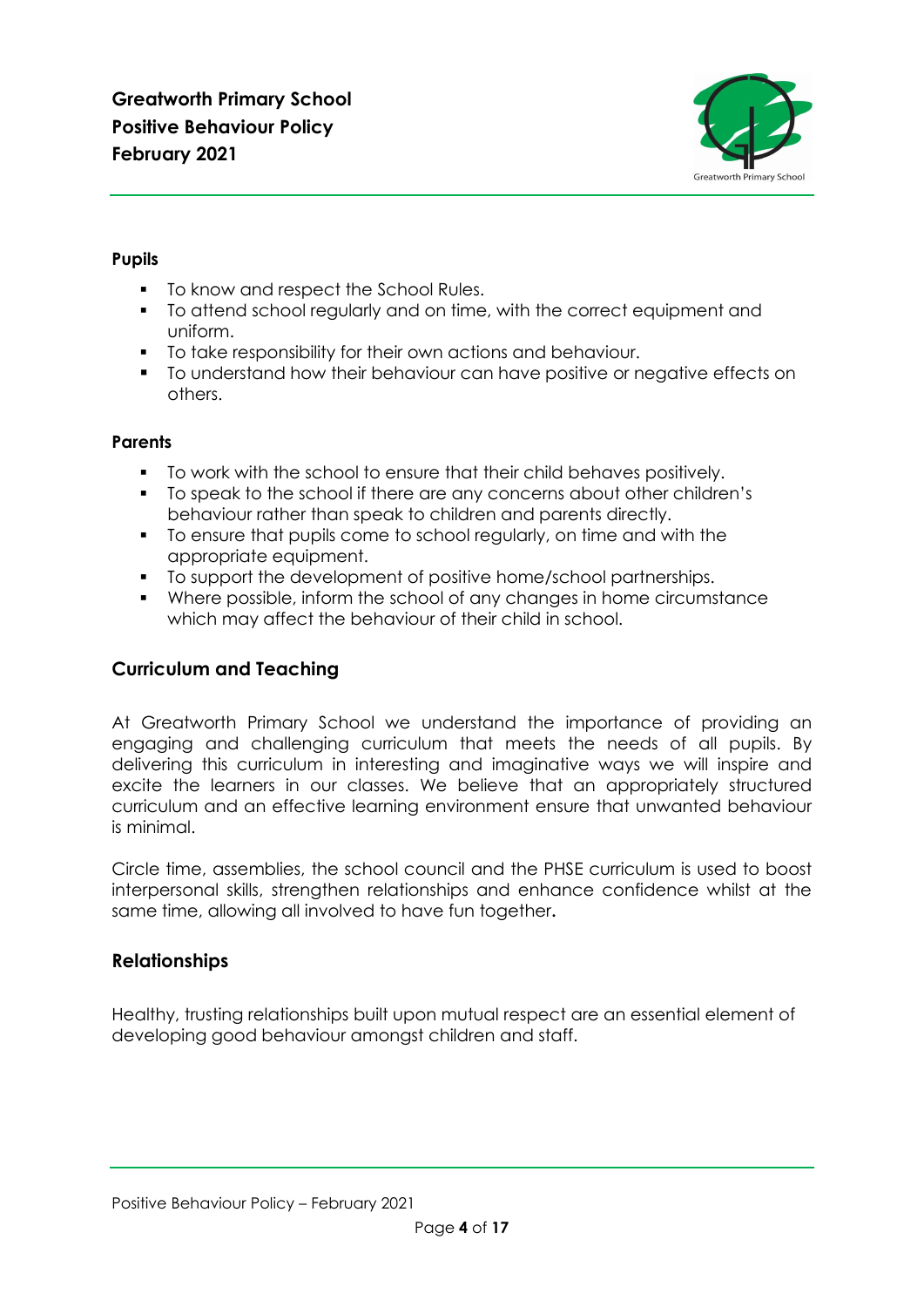

# **Praise and Rewards**

At Greatworth, we praise and reward positive behaviour; our approach is designed to promote and acknowledge good behaviour rather than to deter unwanted behaviour. Reward schemes are in place to recognise this. For some children, a reward system outside of the school system may be used to support their behaviour choices.

See Appendix A for details of our rewards.

# **Levels of Unacceptable Behaviour**

We divide unacceptable behaviour into three broad bands:

## **Level 1: Low level Level 2: Consistent/significant disruption Level 3: Extreme**

The use of sanctions should be characterised by certain features:

- It must be clear why the sanction is being applied.
- It must be clear what changes in behaviour are required to avoid future sanctions.
- Group sanctions should be avoided as this breeds resentment.
- It should be the behaviour rather than the person that is sanctioned.

# **Support systems for individual pupil need**

From time to time some children may display challenging behaviour which may require more individual intervention and support to address. In these cases, it is appropriate to develop individualised reward/target systems as a motivation to improve behaviour. A senior member of staff may be involved to monitor these at this stage. Parents must be notified of these systems.

# **Support systems for staff**

The school will support staff to ensure that standards of pupil behaviour are met. Through professional development opportunities and in-house training, we seek to develop a staff that is confident in dealing with challenging behaviour effectively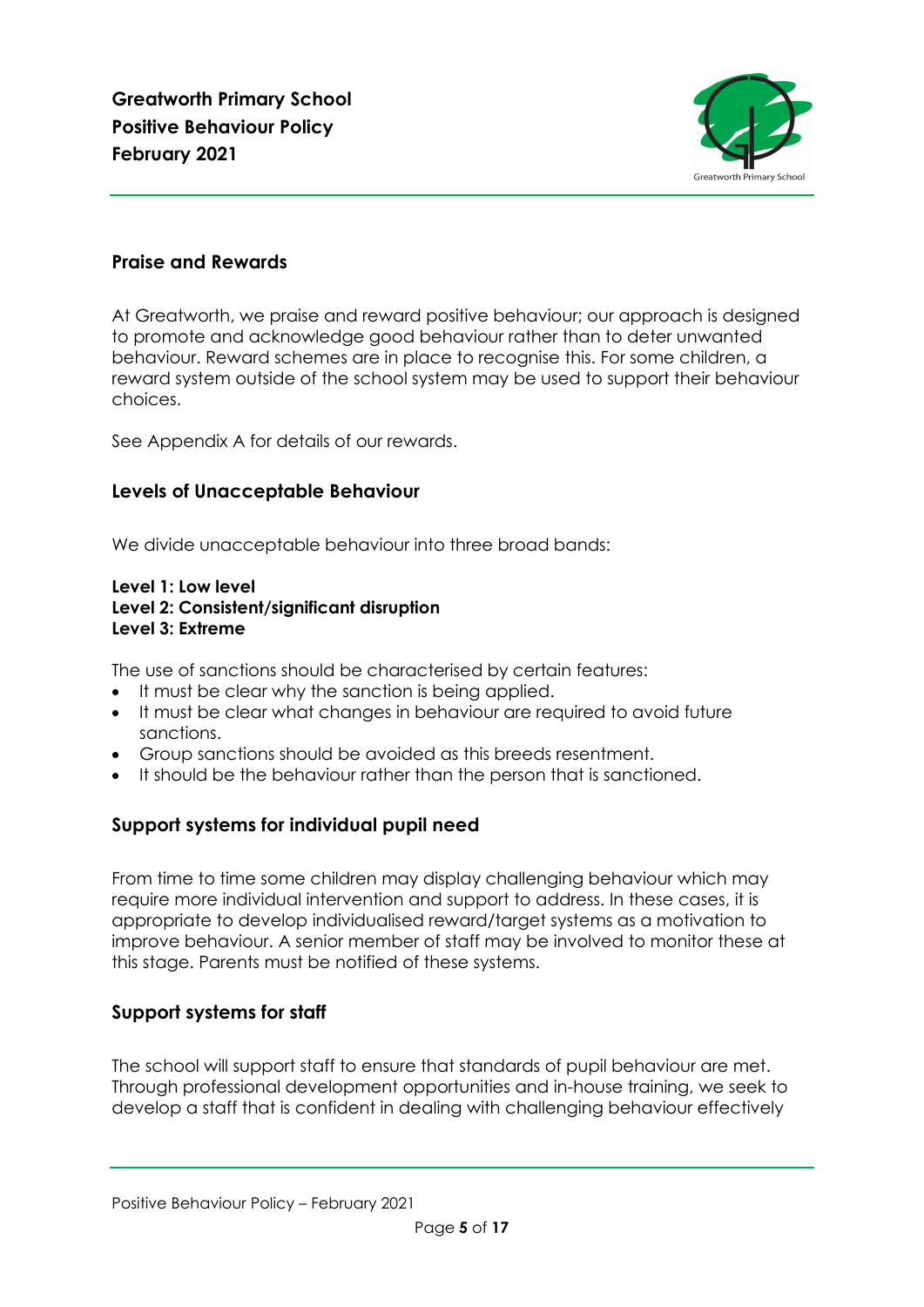

and successfully. All staff have a copy of this policy in order to that behaviour management is consistent throughout school. Staff having difficulties should speak to their Phase Leader in order to receive guidance and support.

# **Support systems for parents**

Greatworth School has an open door policy where parents and carers are encouraged to visit and discuss any relevant issues. It is acknowledged that difficulties at home can have an impact on behaviour in school and vice versa. An open and supportive dialogue between school and home is often the best way to support changes in a child's behaviour. The Family Support Worker is available to work with families and make links with other agencies where necessary.

# **Monitoring and review**

Behaviour management will be under constant review throughout the school on a class and individual basis. This document was produced in consultation with representatives from all members of the school community including staff, children, governors and parents.

This document is freely available on the school website.

It will be reviewed on a bi-annual basis.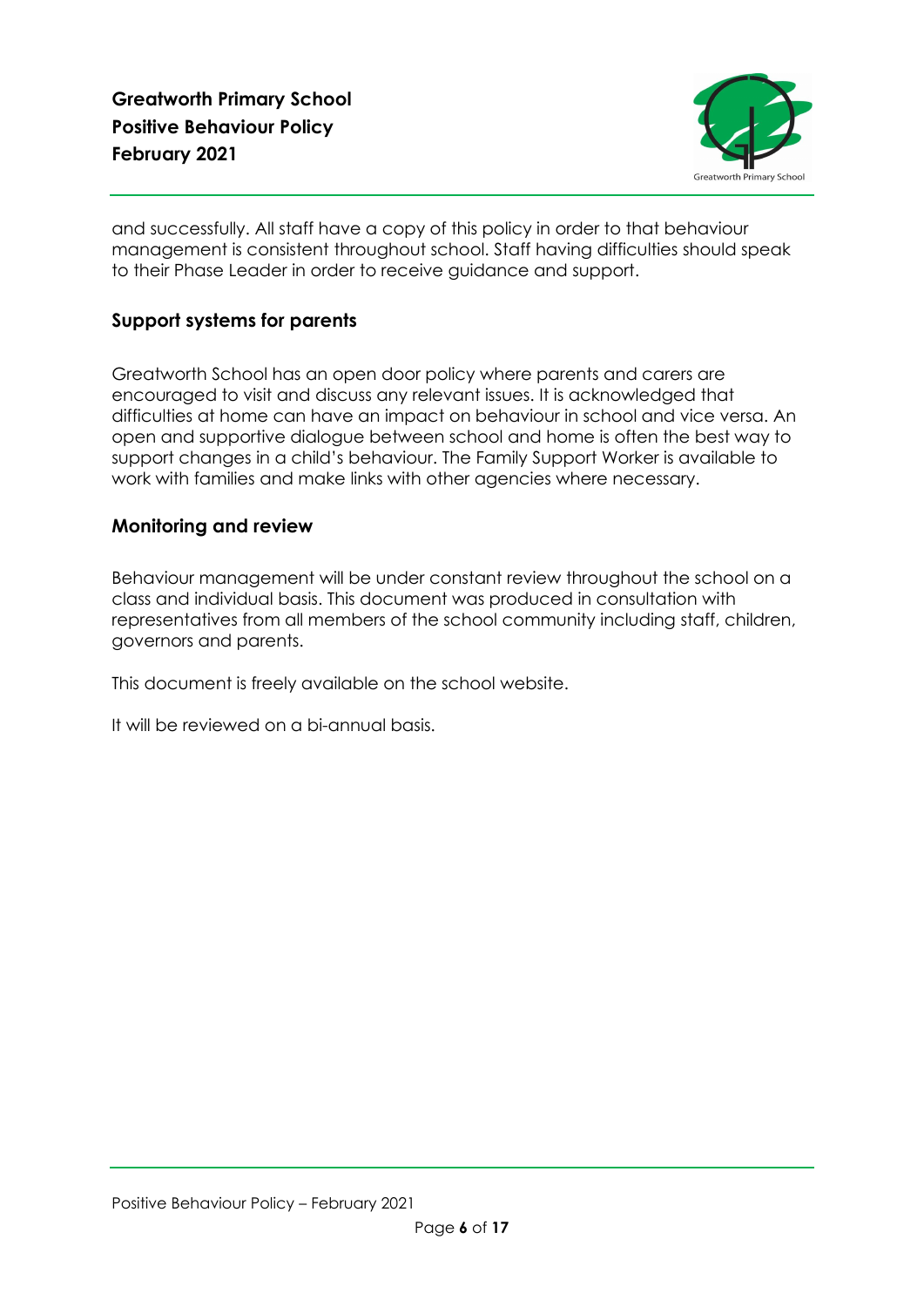

# **Appendix A – Praise and Rewards**

At Greatworth we use the following strategies to praise and reward children.

- **Smiles, praise and encouraging words –** children need praise like plants need water and;
- **PIP and RIP** (Praise in Public, Reprimand in Private)
- We always **focus on positive behaviour** and try to spot children who are doing the right thing. "Thank you \_\_\_ for being ready to listen"; "Thank you \_\_\_ for looking this way"; "Thank you \_\_\_ for your maturity" etc.
- **Proximity praise** we praise other children, seated around a child, who are doing the right and required thing.
- A **phone call home** to a parent for **praise** is far more effective than several negative calls.

# **Dojos**

Dojos are awarded for areas where children go above and beyond the School Rules to reward their effort. These can be awarded for the following areas:

- Great effort within class
- Being an industrious or resilience learner
- Being a curious or Agile Learner
- Good effort with Key skills or Home Reading
- Positive behaviour around school or in assembly
- Going the extra mile

Class teachers may also add categories that they are working on within their class. Dojos are recorded on the dojo charts. Staff should ensure that there is a fair distribution of reward across the classes. When a child reaches 25 Dojos they can choose a special reward (eg wear slippers to school). Dojos are collected every week and the winning class at the end of the term congratulated. Whole school targets are set and when achieved, a whole school reward is given eg a trip to the park. Year 6 will be responsible for collecting weekly scores and collating the Dojos totals each week.

100, 200, 300 etc = 100 Dojo certificate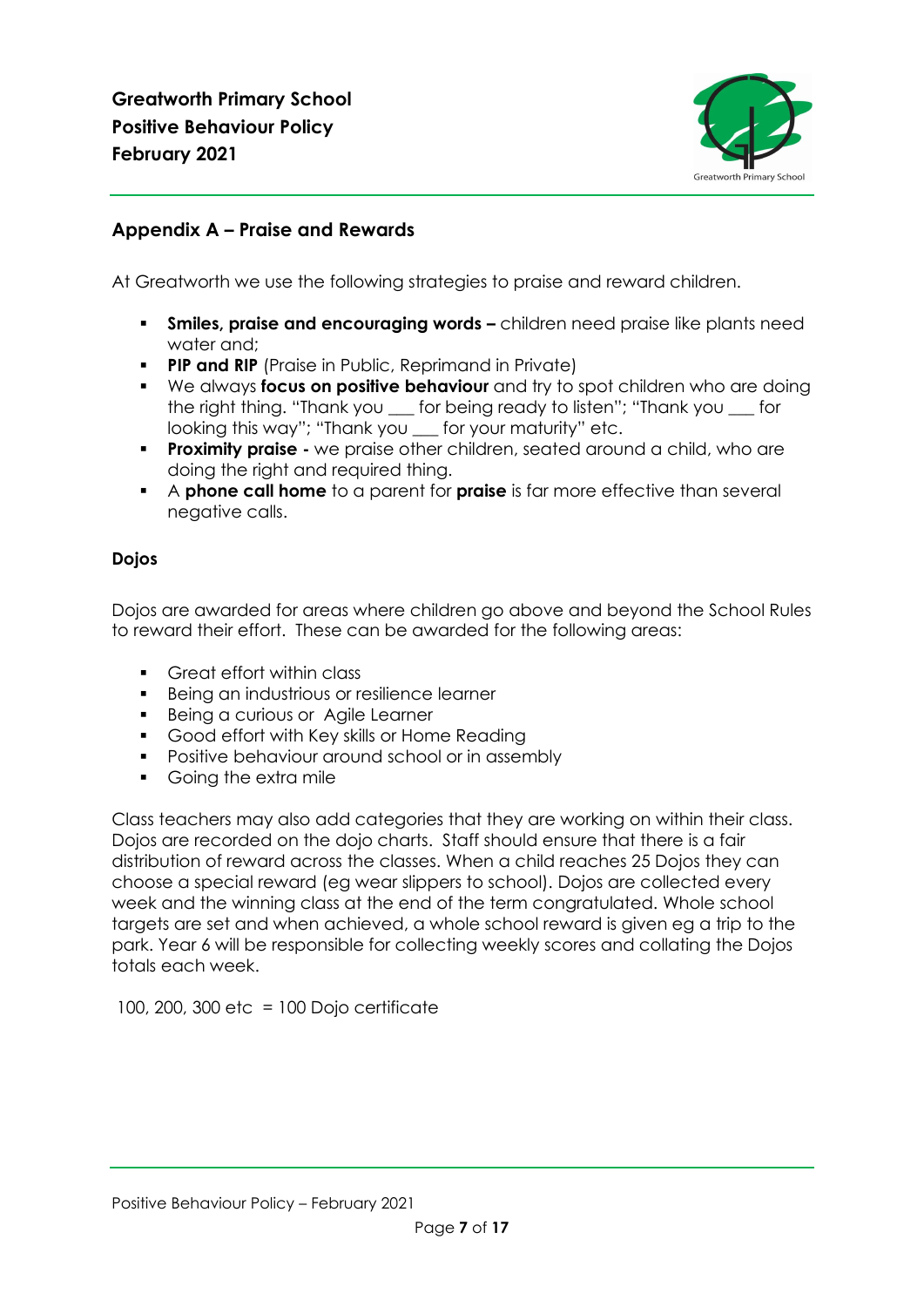

## **Additional support**

There are a range of rewards and behaviour systems in place for children with individual plans. These may include reward time, systems when they can come off the playground to a 'safe place' when they are upset. Teachers may introduce other rewards alongside the behaviour system to support specific children in the class.

## **School Council Representatives**

The School Council meets half-termly. There are 2x Year 6 Captains. A formal procedure will be followed in their appointment and they will be expected to be good role models for their house. These school representatives will carry out surveys and elicit pupil voice. They will also lead whole school improvements based on their constituents! Mrs Scott is our School Council lead.

## **Whole Class Dojos**

All the class contribute to a shared behaviour target. If they achieve it, the class receives a shared reward.

## **Shout Outs**

Children are encouraged to give eacht other shout outs for kindness around school. They are commended during a weekly assembly and dojos given.

## **Marbles**

Marbles are used in Willow Class to go towards a whole class reward time.

#### **Other Awards**

During this assembly children are rewards Reading Certificates for effort when reading at home, Mathletics certificates, Spelling and times tables certificates.

#### **Star of the Week**

Every week, a child is chosen from each class by their teacher to receive the Star of the Week award in achievement assembly on Friday. Star of the Week's parents are invited to Achievement Assembly.

## **Achievement Assembly (every Friday)**

Achievement Assembly is a time to celebrate the achievements of children in and out of school. Children can bring in certificates and awards from home and receive them in front of the school.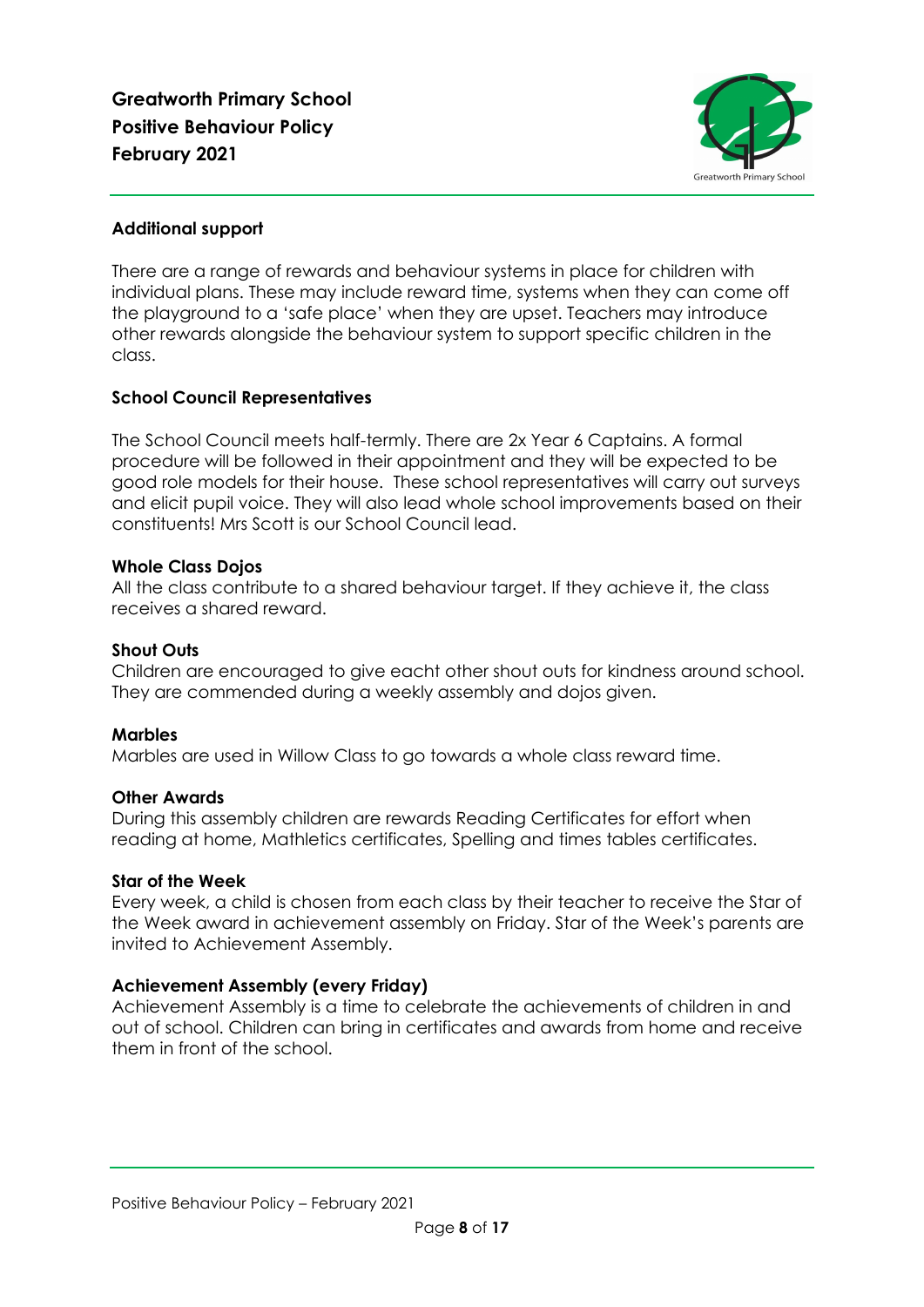

# **Appendix B - Consequences**

Rewards are central to the encouragement of good behaviour, however, consequences are sometimes necessary to modify behaviour.

We divide unacceptable behaviour into three broad bands:

#### **Level 1: Low level Level 2: Consistent/significant disruption Level 3: Extreme**

## **You Break it, You fix it!**

This year we have introduced a '**You break it, you fix it!'** approach. This means that Staff at Greatworth discuss with children what action or behaviour has been inappropriate and discuss how it can be fixed. An example might be if someone leaves someone out of a game they would be encouraged to empathise and then may decide to include them next time and apologise.

Children need to learn that there are consequences for their actions, and that the behavioural boundaries are there for a reason. The consequence should fit the behaviour. For example, if a child is chatting too much during lessons, they may be asked to wait behind after class for a few minutes to discuss the impact on other's learning. If this was to continue an appropriate consequence may be to sit on a single table.

When giving consequences, the following should be considered:

- It must be clear why the warning or strike is being applied.
- It must be made clear what changes in behaviour are required to avoid future punishment.
- They must be made aware of their choices and the consequences linked with their choice.
- Group punishment should be avoided as they breed resentment.
- It should be the behaviour rather than the person that is punished.

# **Level 1- 1, 2, 3 Magic**

Supervising adults are trained to use the 1, 2, 3 Magic process to help children to recognise that their low-level behaviour is inappropriate and to encourage them to make the right choices for their behaviour, without giving attention for their actions. Where a child is using low level inappropriate behaviour, the adult will say their name and say 'that's a one' (showing one finger). If the behaviour continues, the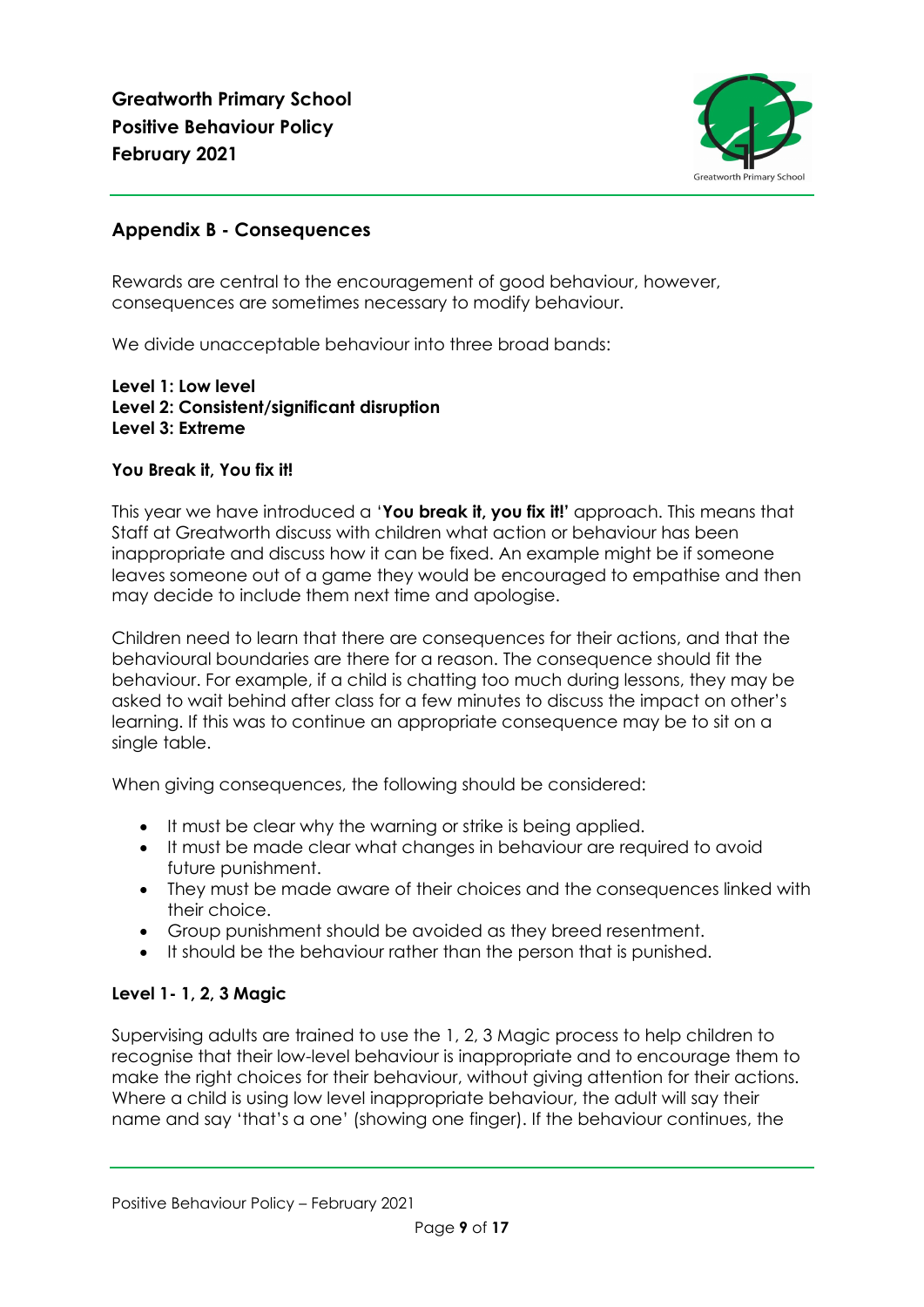

same process will be repeated using 'that's a two' and on 'that's a three' children will be given a timer to take 5 minutes time out to reflect on their behaviour and make the right choices. Teachers will also move a child's peg and they will complete a Think Sheet. These will be shared with parents.

Where 1, 2, 3 Magic has not been effective, or where the behaviours being displayed are more disruptive or higher level, Level 2 and 3 systems will be put into place.

# **Level 2**

If in the same week, there is consistent challenging behaviour and children to choose to break the School Rules this will be monitored, consequences given and the class teacher will record the strikes given and arrange a meeting with parents. An ongoing behaviour record and/or contract will be set up to monitor the behaviour.

The Head Teacher will monitor 'Think Sheets' to ensure support is given to staff, parents, professionals and support is given to individuals.

At times it may be necessary for outside professionals to be involved to support emotional and behavioural needs. In these cases, the Inclusion Manager will support the class teacher and year group team to deliver suggestions and strategies.

If a child engages in a physical or racial attack or swears they will receive an instant 3 and complete a Think Sheet, contacting of parents and loss of a playtime. For more serious incidents the child will be reported to the Headteacher immediately. An Internal Inclusion may be used in some cases.

Incidents of physical aggression or arguments may be logged on a Behaviour Record Sheet. These are analysed during the monthly DSL meetings to look for patterns of behaviour to support interventions.

## **Level 3/Extreme Behaviour**

Occasionally, behaviour will escalate to Level 3. At this stage, the Headteacher will be involved in managing this.

Examples of serious misbehaviour which is classed as Level 3 are as follows:

- Bullying
- **•** Persistent disruptive behaviour
- Damage to property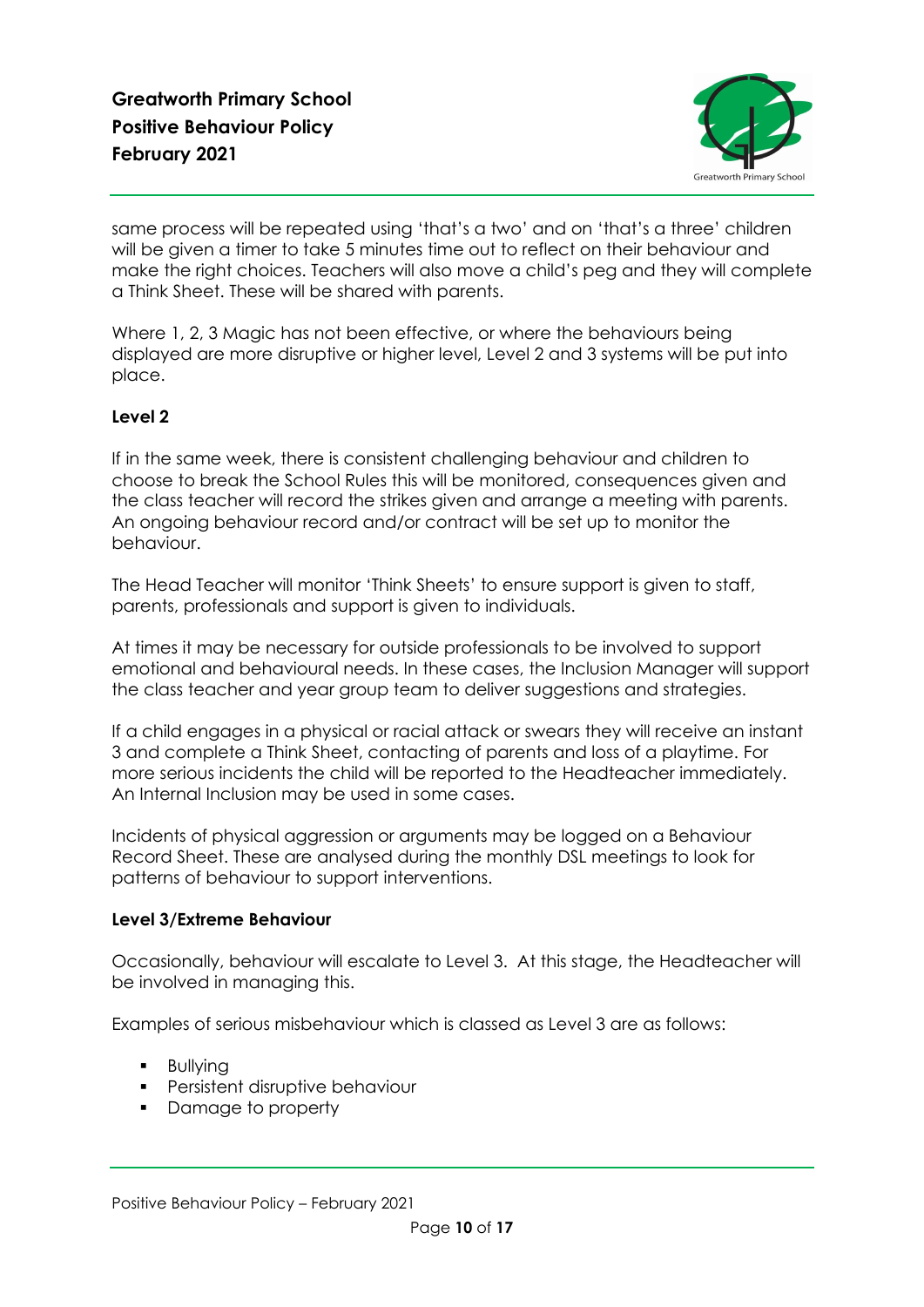

- Physical assault against an adult
- Physical assault against a pupil
- Racist abuse
- Theft
- Verbal abuse against an adult
- Verbal abuse against a pupil
- **•** Sexual misconduct
- Drug and alcohol related
- **•** Any other offensive deemed serious

In extreme cases children will be excluded. The Headteacher has the responsibility for giving fixed-term exclusions to individual children for serious acts of misbehaviour.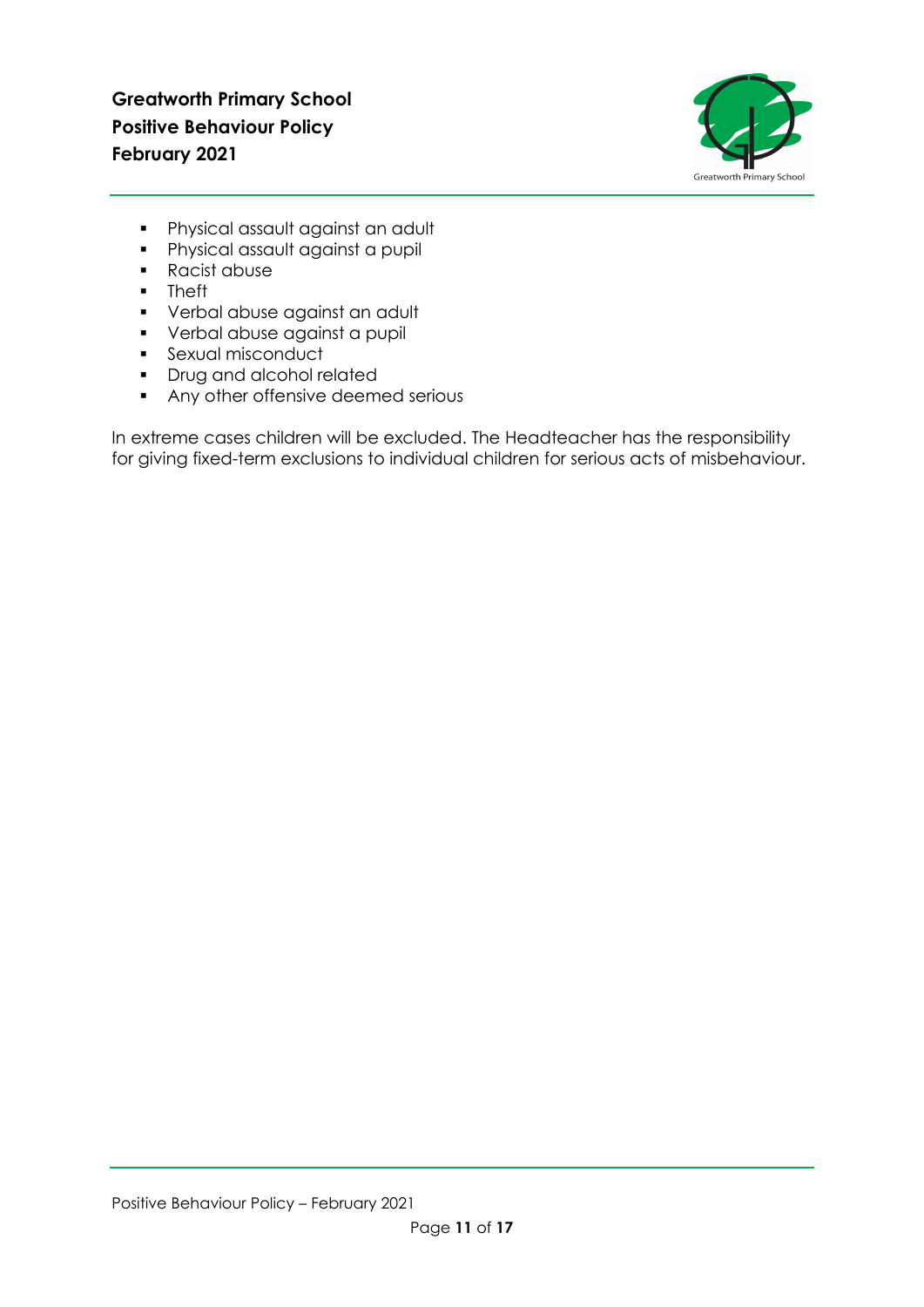

# **Appendix C - Expectations of Behaviour**

At Greatworth, we understand that it is the responsibility of every adult to encourage children to work together and to expect the very best behaviour in every aspect of school life. Teachers use '100%' and 'track the speaker' and 'full-body listening' to remind children about the learning behaviours expected.

# **Code of conduct**

## **Movement around school**

- Always walk on the left hand side.
- **•** Talk with quiet voices.
- Single file (In exceptional cases, some children will be next to an adult).

## **Assembly**

Use hand signals instead of verbal commands to direct children

- Stand until told to sit.
- Be a quality listener!
- Stand up to sing and sing well!

## **PE**

- Wear PE kit no jewellery and hair tied back (borrow school kit if there are spare otherwise evaluate lesson or do other appropriate work, parents to be informed by letter if they continue to forget kit).
- Staff dressed appropriately no jewellery.
- Have an agreed STOP signal.
- Follow instructions.
- 'Think Time' designated area (mat) for warning children about their behaviour.
- Good sportsmanship to be rewarded.
- A P.E. kit register will be taken, children who forget their kit twice in succession will have a note posted home to remind parents. Children will not borrow other children's kits, they either use spare kit or go to other class to do work or video and blog evaluation of the P.E lesson.

## **Outside work areas:**

- Go to table or area quietly.
- Quiet voices.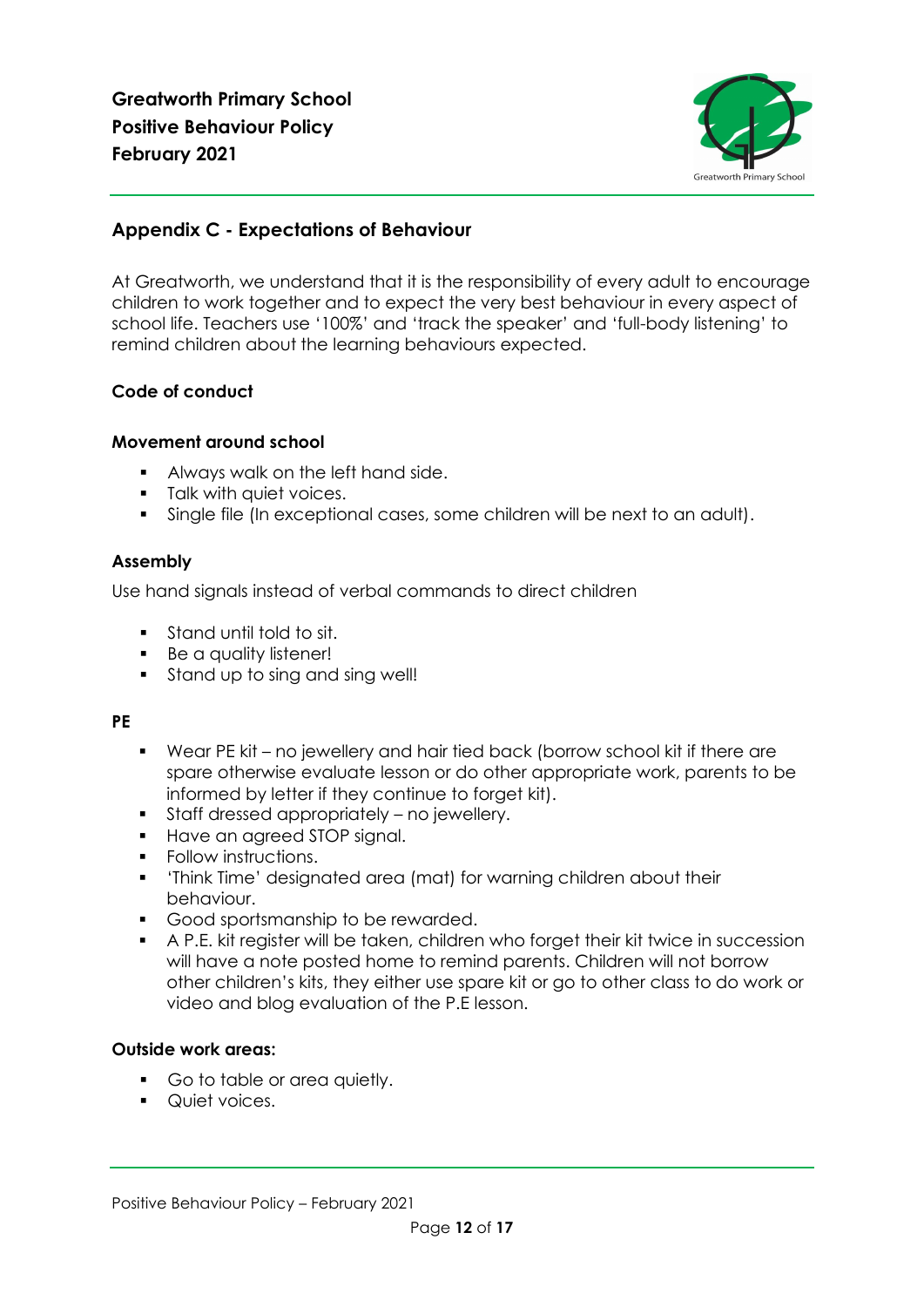

- Work on task do not engage in conversation to people walking past.
- **•** Tidy areas when finished.
- Children at all times need to be monitored by adults.

# **Playtimes**

- At the beginning of play children line up in class.
- Children leave class with an adult escorting them to the playground.
- Remember to have buddies set up for those children that need them.
- Children go to staff on duty if there are any problems e.g. hurt, disputes.
- To line up or go in as soon as the end of playtime is signalled.
- Children should be lining up in silence, facing the front.
- Walk in with teacher quietly.
- Should be ready for the next lesson to start with equipment and books on desks.

# **Toileting**

- Encourage children to go at the beginning of playtime.
- Children are allowed to go to the toilet during lessons and teachers have a system set up to ensure children are safe and learning is least interrupted.

# **Cloakroom**

- Hang up coat and PE bag on peg.
- Pick up others coats if knocked off.

## **Other**

- Unfinished work will be completed during break and lunchtimes. This should be monitored.
- Children should be monitored by an adult if inside at lunchtimes.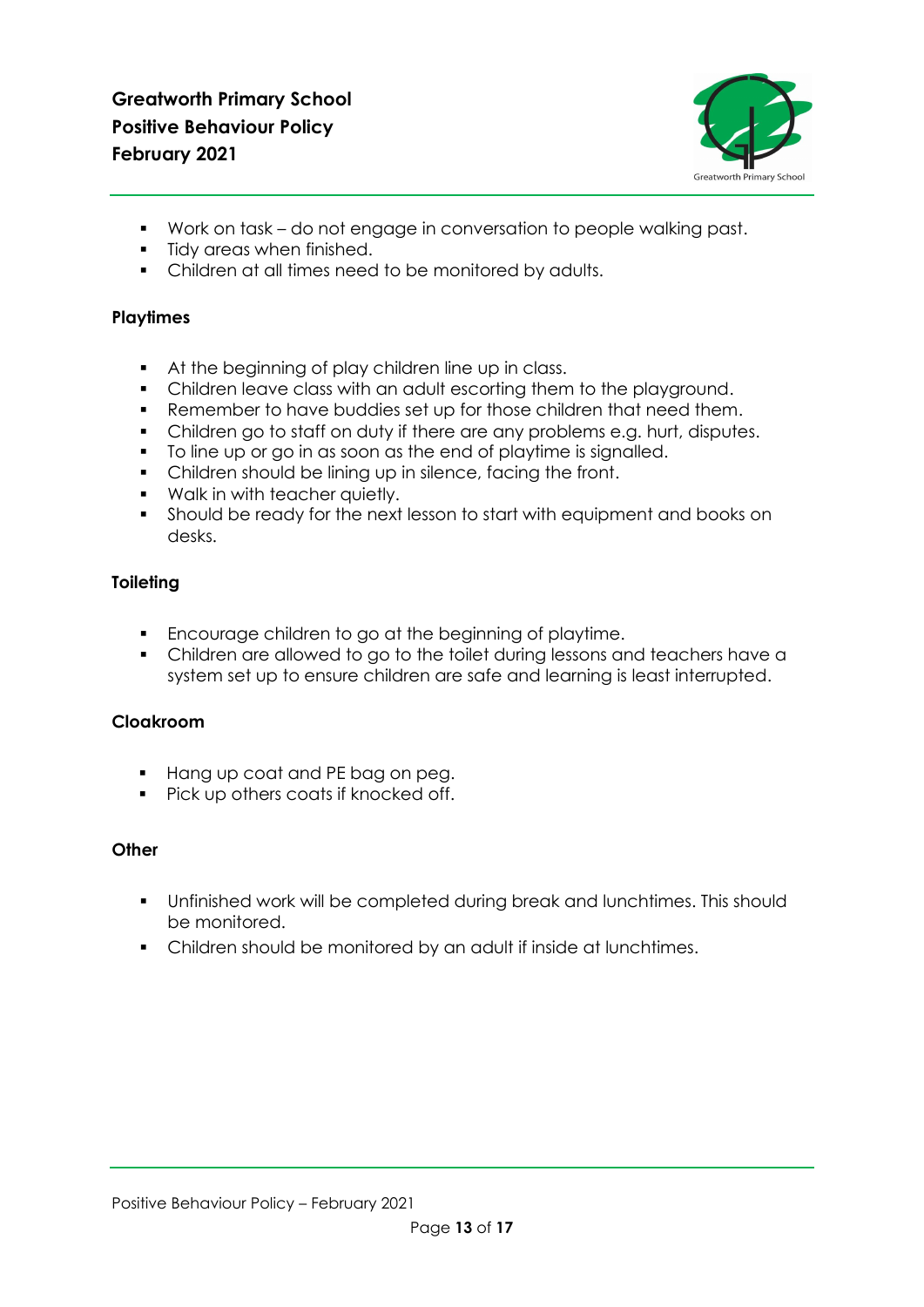

# **Appendix D: Behaviour Management Toolkit**

Our understanding of behaviour management is... *....... Unconditional Positive Regard*

It starts with the adults....

# **Good teaching**

- A good teacher brings the curriculum to life!
- Tasks must have QUDOS: Quick; Understandable; Doable; open ended and Simple
- PVC: Pace, Variety, and Challenge
- WAGOLL
- Uses AfL to assess where children are and know where they need to go next
- **•** Starters to review learning
- Plenaries (both at the end of a lesson and at key points during the lesson)
- Give no more than 3 instructions at any one time brain struggles to process
- Always be ALERT and be careful of positioning you should always know what each pupil is doing
- Use seating plans break up cliques and friendship groups. Take ownership of the room.
- Environmental restructuring Making sure the areas being worked in are suitable . i.e. sitting next to a door if a child may regularly need to leave a room

# **Non-verbal Communication**

- Intervention should always be less disruptive than the behaviour being addressed in order to prevent escalation so start with non-verbal signals. e.g. to use quiet voices, Listen, look this way etc. Thumbs up for good. This keeps a calm environment and doesn't disrupt the pace of lesson; boosts pupils' self esteem; pupils can't answer back to a verbal cue
- Body language, facial expression, gestures, eye contact, touch, space (body language 55%, 38% voice, 7% words)
- The look- Making eye contact with a child to let them see you are observing their actions.
- 100%; full body listening and track the speaker are all important expectations.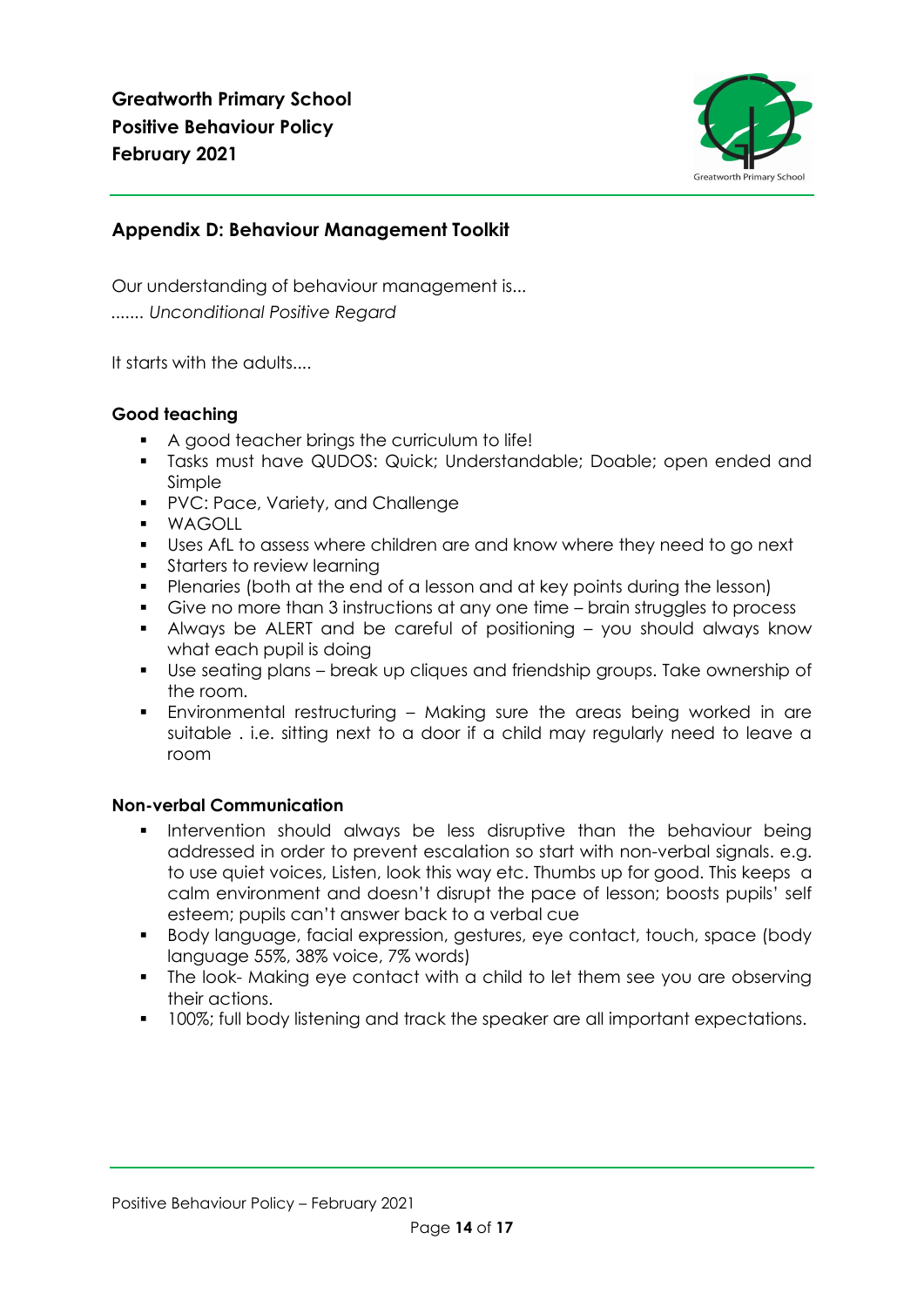

## **Relationships**

- Smile! It's infectious!! Generates warmth and a positive learning environment for all
- Use humour, not sarcasm
- Knowing their motives allows you to solve behaviour problems; 1:1 problem solving – Taking the opportunity to talk quietly, calmly and in a degree of privacy to discuss or solve problems
- Connect with pupils make everything relevant by using football/ films/ music etc. to apply understanding in new contexts and so the pupils can easily relate
- Have high expectations of all pupils e.g. "I expect all pupils in this room to get a level 5".
- **•** Start every session afresh. Repair and rebuild your relationship as soon as possible.

# **Praise**

- PIP and RIP (Praise in Public, Reprimand in Private)
- Pupils need praise and rewards like plants need water
- Focus on good behaviour: "Thank you \_\_\_ for being ready to listen"; "Thank you \_\_\_ for looking this way"; "Thank you \_\_\_ for your maturity" etc.
- Proximity praise- Praise other children, seated around a child, who are doing the right and required thing.
- A phone call home to a parent for praise is worth more than a 1,000 negative calls
- Continually offer encouraging words/ gentle discipline

# **Routines**

- Whole School understanding of 'show me your hands' to get attention, with a thumbs up from other hand to pupils that respond
- Visual timetables
- All adults follow school routines and policies (See Appendix E)

## **Non-confrontational Techniques**

- Use a question- Open rather than closed questions are best-don't give a child a chance to respond to questions not fully thought out - "Is everything alright there \_\_\_\_?" for unfocussed pupils. "How can I help you \_\_\_\_?" for pupils off task. Ask "What should you be doing now?" –this refocuses the brain.
- Physical proximity- move alongside a child to show them you have observed them and that they need to rethink their actions.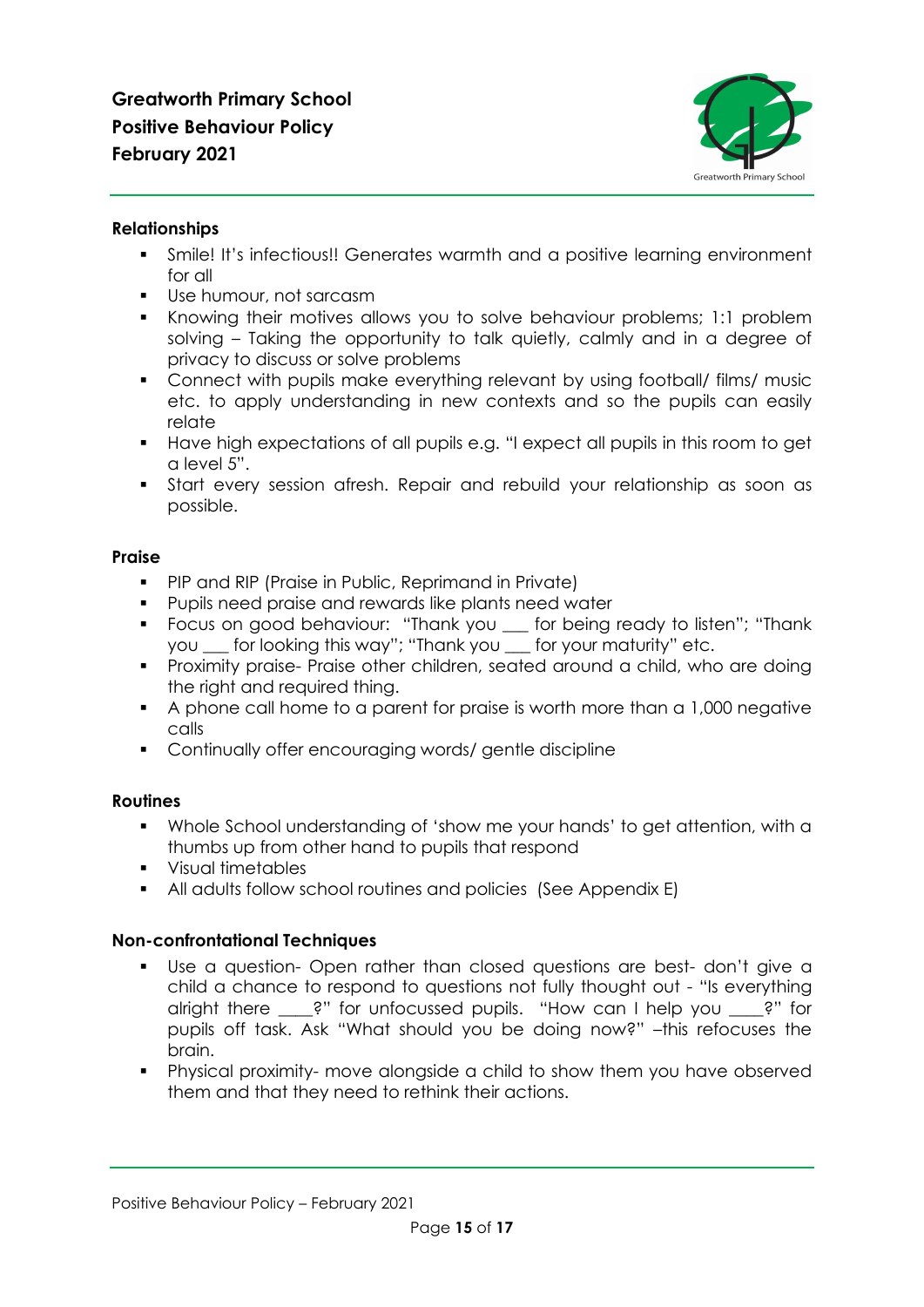

- Tactical Ignoring- Ignoring certain behaviours and waiting for the first chance to praise for positive actions. Take care not to ignore too much or ignore a child who will 'push harder' in order to get your attention next time.
- Keep low level disruption low level e.g. quietly go round and whisper in their ear to focus on task, to listen etc. Don't make a mountain out of a mole hill!

# **Good strategies to combat a disruptive pupil**

## **Level 2 behaviour:**

- Say their name; 2)Pause; 3) Body language; 4) Action e.g. "look this way"; 5) "Thank you"; 6) Move on
- Power of choice e.g. "If you choose to disrupt the lesson for a 3<sup>rd</sup> time... it's your choice". This provides a win/win situation by giving options to a child rather than an ultimatum.
- Broken record technique- Repeating what is needed to be done to comply with requests.eg you need to sit down
- Rule, reminder, state consequences, restate request, apply consequencekeep the child fully informed of the process that events will take.
- Move in technique- approach the child appropriately, and state requirements and move away to allow take up time (may be needed 2 or 3 times)
- Refocusing techniques-don't allow the child to deflect from your remarks Say things like, 'I hear what you say, but I need you to ...'
- Take up time- time allowed for a child to comply with a request before any further reminders are given or actions are taken.
- Diversion agrees and refocuses e.g. Pupil: "Sir I'm rubbish on the keyboard", Teacher: "Maybe you do struggle playing the keyboard but this task will help you to learn the blues scale"

## **And if that doesn't work remember:**

- Stay calm, don't panic and remain in control.
- Don't chase after children but always catch them later.
- Don't be drawn into an argument, refocus the child.
- Separate children as quickly and as calmly as possible.
- Encourage children to suggest their own solutions to a dispute.
- Remove any audience
- Allow a cool off period before talking to the child.
- Allow children to tell their side of the story one at a time.
- Avoid being judgemental
- Remind of the consequences and apply them. Withdrawal/Remove- take children from difficult classroom situations